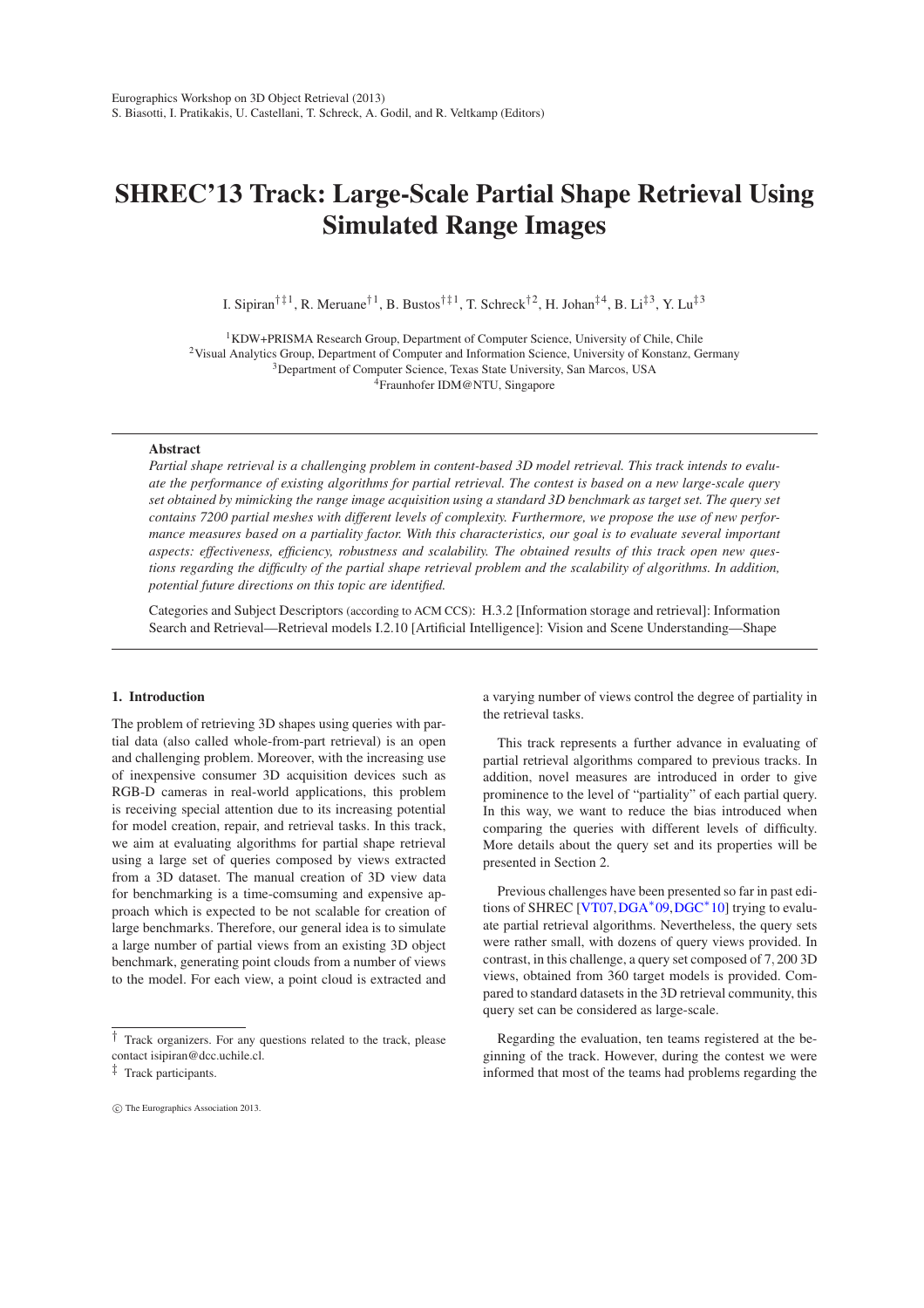*I. Sipiran et al. / SHREC'13 Track: Large-Scale Partial Shape Retrieval Using Simulated Range Images*

<span id="page-1-4"></span>size of the dataset (it was simply too large for being processed in the slotted time) or the algorithms had problems processing the simulated partial scans of a 3D model (possibly indicating robustness issues of given implementations). At the end of the track, only two teams submitted results which are evaluated and compared in this paper. What is this indicating us? On the one hand, efficiency is starting to be a real issue for 3D object retrieval in large datasets. Researching efficient methods, both for the description of 3D objects and for the querying of large datasets, will become essential in the short term. On the other hand, the assumption of working only with "perfect" and noiseless 3D data is becoming too strong and unrealistic. In particular, inexpensive comsumer-type 3D acquisition devices will provide us with a large set of potentially noisy partial views in the future. Therefore, in our opinion, more research should focus on developing robust techniques for efficient 3D object processing and retrieval.

The paper is organized as follows. Section [2](#page-1-0) present the dataset and how it was built. Section [4](#page-2-0) is devoted to describe the two approaches which were submitted for evaluation. Section [3](#page-1-1) presents the evaluation methodology and discusses the obtained results. Finally, Section [6](#page-5-2) draws conclusions.

## <span id="page-1-0"></span>**2. Benchmark Creation Based on Simulated Range Views**

The dataset<sup>[†](#page-1-2)</sup> is divided in two parts: the target set and the query set. The target set is composed of a subset of the SHREC 2009 Generic Shape Retrieval dataset [\[DGA](#page-5-0)<sup>\*</sup>09]. This dataset provides a uniform distribution of class sizes, thereby avoiding class bias. We chose 360 shapes organized in 20 classes of 18 objects per class. On the other hand, to obtain the query set, we simulate the process of range scan acquisition on the target set to obtain a set of partial views. Below, we list the steps to obtain the query set:

- A shape is enclosed in a regular icosahedron. Previously, the shape is translated to the origin of the coordinate system and scaled to fit in a unit cube.
- Each face of the icosahedron will be used as projection plane.
- The intersecting points between the object and the rays leaving the projection plane generate a 3D point set.
- We reconstruct a 3D mesh from the obtained point set using the Point Cloud Library [\[RC11\]](#page-7-1) using the Greedy Projection Triangulation method. We set the nearest neighbor distance multiplier  $\mu$  to be 2.5 and the nearest neighbor search radius for each point to be 0.025. In addition, we applied a simple hole filling algorithm to discard small holes. Briefly, our algorithm creates a new face when three adjacent faces share a triangle hole.



<span id="page-1-3"></span>**Figure 1:** *Process to obtain the dataset. Left: a shape is enclosed in a regular icosahedron. Middle: A set of pointclouds is obtained by projecting the shape onto each face of the icosahedron. Right: Meshes are then reconstructed from the point clouds, after a hole filling method has been applied.*

This simulation process represents a simplified model of a 3D data acquisition pipeline, including a moderate degree of postporcessing (mesh generation) which is often included in current 3D acquisition software. While more complex modifications, in particular, noise models, could be considered, we believe this model is a valid first step. Figure [1](#page-1-3) shows the stages of our simulated acquisition. Totally, our method generates 20 partial views for each target mesh, so the complete query set contains 7200 queries.

At this point, we want to make an observation about the generated partial views. The extension and quality of the partial views depend on both the object and the point of view. So it is possible that some views contain less information than others. Therefore, there is an important factor that we need to take into account: how partial is a view with respect to the original mesh? To deal with this aspect, we attach a partiality factor to each partial view which can be considered as a measure of difficulty. The partiality is defined as the ratio of surface areas between the partial view and the original shape. This factor will be used to weight the retrieval performance as we will show in Section [3.](#page-1-1)

## <span id="page-1-1"></span>**3. Evaluation**

In this section, we present the evaluation of both submitted methods using the proposed dataset. This section describes the methodology used in our experiments and the performance measures.

## **3.1. Methodology**

Each participant was asked to provide a  $7200 \times 360$  dissimilarity matrix which measures the distances between each query object and each target object. Note that each query object was used for measuring the individual performance

<span id="page-1-2"></span><sup>†</sup> The dataset and the evaluation software is available in http://dataset.dcc.uchile.cl.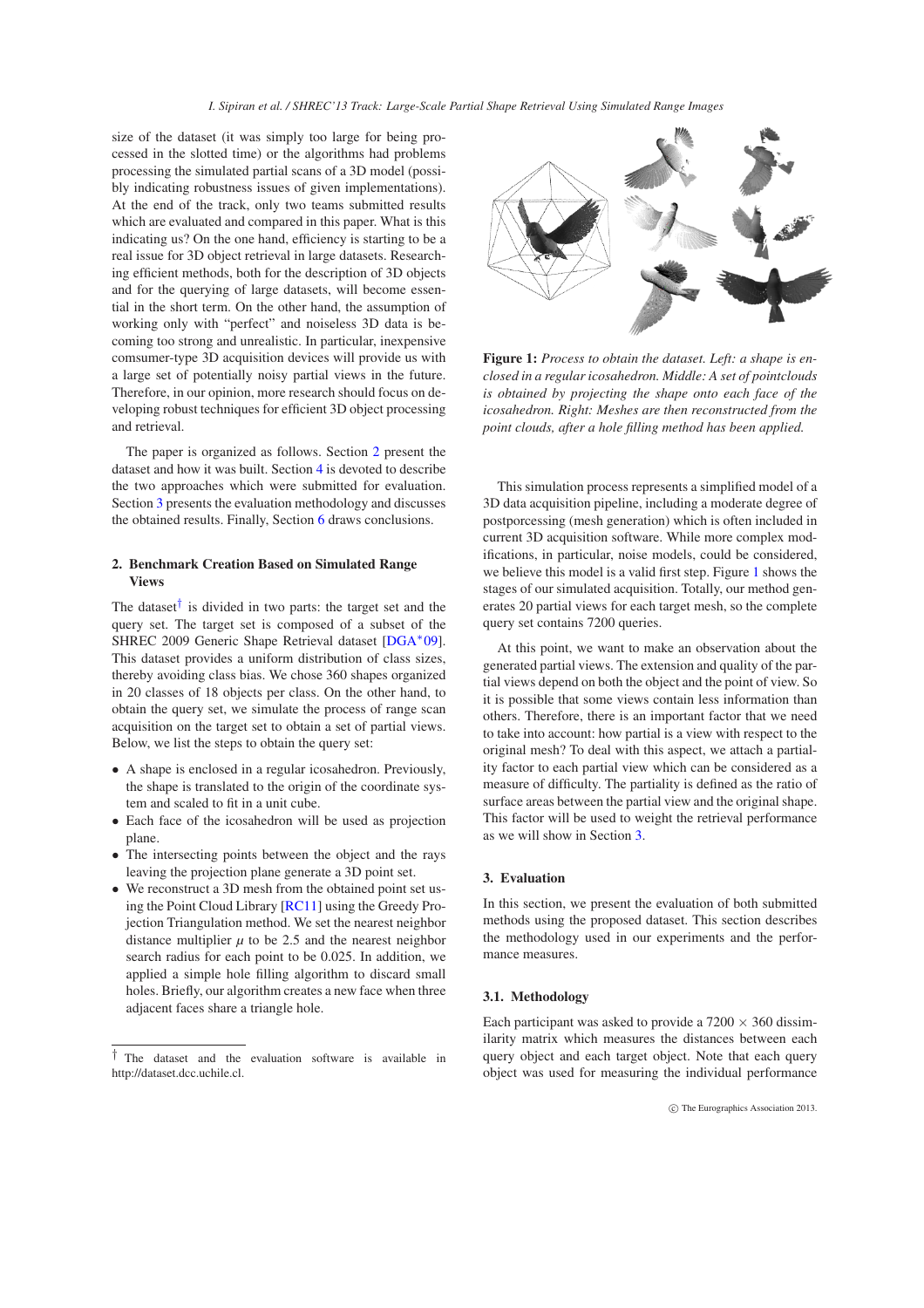<span id="page-2-2"></span>and then final measures were obtained by averaging over the complete set of queries. For evaluation, we used precisionrecall plots to analyze the effectiveness of the algorithms. For a given query, precision is the ratio of retrieved relevant objects with respect to the complete list of retrieved objects. Likewise, recall is the ratio of retrieved relevant objects with respect to the the complete list of relevant objects. Precisionrecall plots measures the precision in every possible recall value (that is, in every position of the ranked list when a relevant object appears).

In addition, we use five standard measures from the retrieval information community:

- **Mean Average Precision (MAP)**: Given a query, its average precision is the average of all precision values computed on all relevant objects in the retrieved list. Given several queries, the mean average precision is the mean of average precision of each query.
- **Nearest Neighbor (NN)**: Given a query, it is the precision on the first retrieved object in the ranked list.
- **First Tier (FT)**: Given a query, it is the precision when C objects have been retrieved, where C is the number of relevant objects in the 3D dataset.
- **Second Tier (ST)**: Given a query, it is the precision when 2\*C objects have been retrieved, where C is the number of relevant objects in the 3D dataset.
- **Mean Query Rank (MQR)**: Given a query, the query rank is the position (in the ranked list) of the object in the dataset which generated that query (partial view). Given several queries, the mean query rank is the mean of query ranks for each query.

The aforementioned measures do not consider the relative complexity of each query. In this case, the dataset provides the information about partiality which is a good indicator of complexity. Therefore, we use a weighted version of each effectiveness measure as follows. For the precision-based measures (MAP, NN, FT and ST), the weighted version is:

$$
weighted(measure) = \frac{\sum (1-partiality) \times measure}{\sum (1-partiality)} \quad (1)
$$

For the rank-based measure (MQR), we use the following weighted counterpart:

$$
weighted(measure) = \frac{partially \times measure}{\sum partiality}
$$
 (2)

#### <span id="page-2-0"></span>**4. Submissions**

Two methods were submitted and evaluated, each with one run. Following is a list of contributions and the authors:

• Range Scan-Based 3D Model Rettrieval by Incorporating 2D-3D Alignment by B. Li, Y, Lu and H. Jo-han [\[LJ12\]](#page-5-3) [\[LSG](#page-7-2)<sup>\*</sup>12]. This method is presented in Sec. [4.1\(](#page-2-1)For abbreviation, we will refer this method as Li-Lu-Johan).

• Partial Shape Retrieval with Spin Images and Signature Quadratic Form Distance by I. Sipiran and B. Bustos. This method is presented in Sec. [4.2](#page-3-0) (For abbreviation, we will refer this method as Sipiran-Bustos).

# <span id="page-2-1"></span>**4.1. Range Scan-Based 3D Model Retrieval by Incorporating 2D-3D Alignment**

The retrieval algorithm is a modified version of the sketchbased 3D model retrieval algorithm proposed in [\[LJ12\]](#page-5-3). The main steps are described in Fig. [2.](#page-3-1) It comprises precomputation and online retrieval which contains two successive steps: 2D-3D alignment and 2D-3D matching. In detail, it first precomputes the View Context [\[LJ10\]](#page-5-4) and relative shape context features of a set of (e.g. 81 in our algorithm) densely sampled views for each model in the 3D dataset. For the query scan, we first generate its silhouette feature view and then similarly compute its View Context and relative shape context features. Based on the View Context of the silhouette feature view and the sample views of a 3D model, we perform a 2D-3D alignment by shortlisting several (e.g. 16 in this case) candidate views of the model to correspond with the silhouette feature view and finally perform 2D-3D matching based on the shape context matching between the silhouette feature view and the candidate sample views of the 3D model.

To extract the relative shape context features and compute the View Context feature for a range scan query, we need to first generate its silhouette feature view. This is also the main difference between the modified retrieval algorithm for range scan queries and the original algorithm for sketch queries in [\[LJ12\]](#page-5-3) and [\[LSG](#page-7-2)<sup>\*</sup>12]. The details of the silhouette feature view generation for the range scan query are as follows. First, we render the 3D range scan into a 2D screen of  $128\times128$  size to obtain its range scan view. Then, we generate the silhouette feature view based on the following steps: binarization, Canny edge detection, morphological operations of closing (infinite times until there is no changes), followed by several times of dilation (e.g. 10 times for our  $128 \times 128$  input, which is a trade-off between the sharpness in the details of salient features and the completeness of the generated silhouette feature view), filling the holes. After obtaining the silhouette feature view for a range scan, we can easily extract its contour to compute the relative shape context features for the range scan query. One example demonstrating the process of silhouette feature view generation is shown in Fig. [3.](#page-3-2)

We need to mention that the reason of choosing the size of  $128\times128$  to represent the scan view is to have enough number of sample points to represent a contour, such that we can obtain more accurate relative shape context features while not adding additional computation load. This is because to speed up the 2D-3D matching process, we sample a fixed

c The Eurographics Association 2013.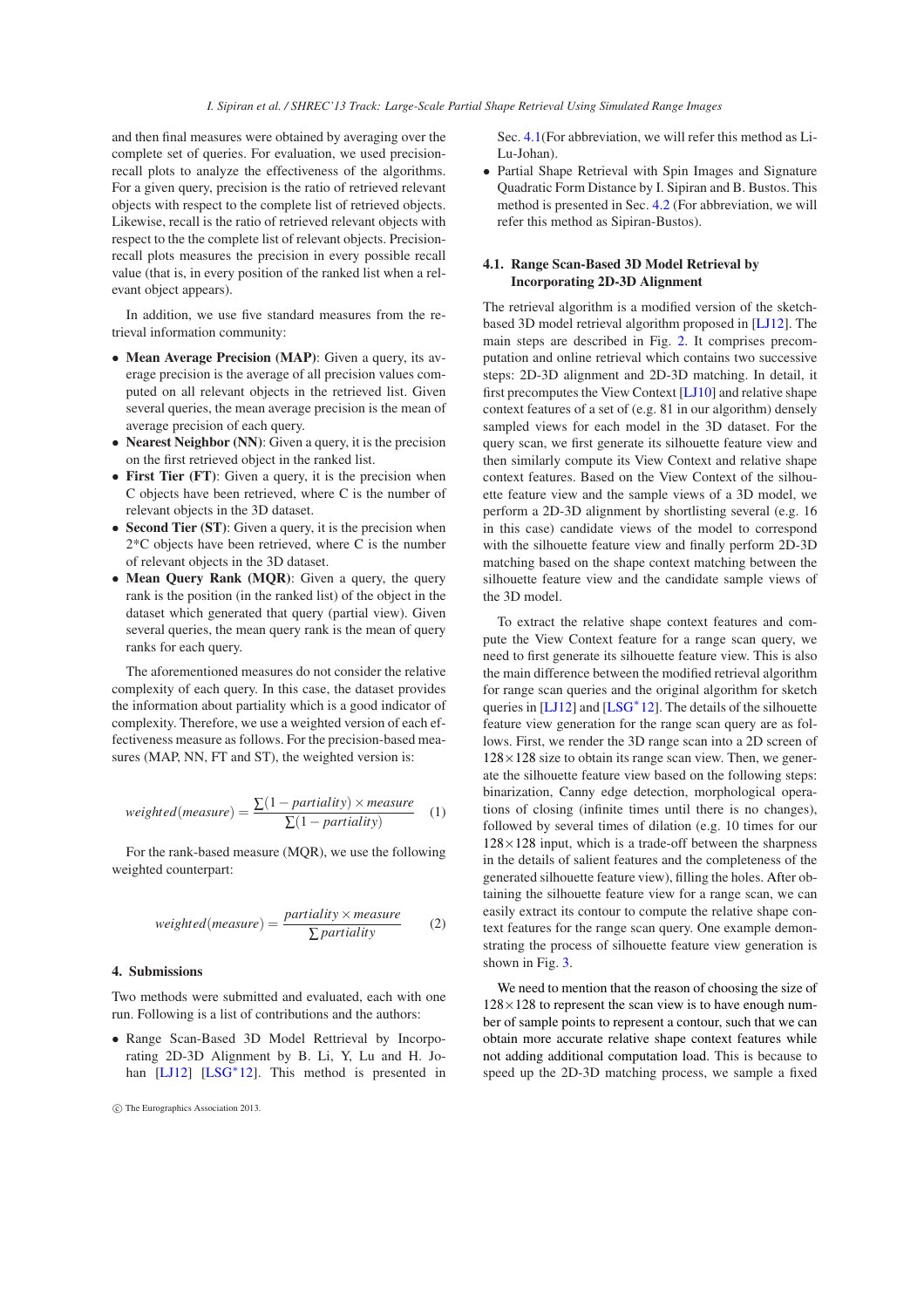*I. Sipiran et al. / SHREC'13 Track: Large-Scale Partial Shape Retrieval Using Simulated Range Images*

<span id="page-3-3"></span>

<span id="page-3-1"></span>**Figure 2:** *Flow chart of the range scan-based 3D model retrieval algorithm.*



<span id="page-3-2"></span>**Figure 3:** *Silhouette feature view generation from a range scan view image.*

number of 100 points for the contour(s) of a silhouette feature view while sampling on a long contour with only 100 points will decrease the accuracy of the extracted relative shape context features for the contour.

Other steps of the retrieval algorithm are similar as those presented in [\[LJ12\]](#page-5-3) [\[LSG](#page-7-2)<sup>\*</sup>12]. Please refer for more details.

# <span id="page-3-0"></span>**4.2. Partial Shape Retrieval with Spin Images and Signature Quadratic Form Distance**

This method involves the application of a flexible distance used to compare two shapes which are represented by feature sets. The Signature Quadratic Form Distance [\[BUS09\]](#page-5-5) is a context-free distance that has proven to be effective in the image retrieval domain. In addition, in this algorithm, we built a feature set composed of normalized spin images. These descriptors are suitable for missing data and therefore, for partial shape retrieval. The idea is to compute an intermediate representation for each shape using a set of spin images which are calculated around a set of representative surface points. This technique is a modified version of a technique evaluated in  $[BBB^*12]$ .

First, we compute interest points using Harris 3D [\[SB11\]](#page-7-3). We selected 2% of the number of vertex of a shape (with the highest Harris response) as keypoints. In our experiments, that percentage represents in average between 200 and 800 keypoints. These interest points are used as base

points around which the spin images [\[Joh97\]](#page-5-7) will be computed. On the other hand, we use the complete set of vertices as accumulation points. If a shape has less than 50,000 vertices, our method samples points on the surface until reaching 50,000 points. Recall that the spin images are representations of accumulation. Nevertheless, we use them as descriptors to represent interest points, and therefore they are normalized to have unit magnitude.

The set of spin images of a shape forms the feature space of that shape. Next, a local clustering algorithm [\[LL04\]](#page-5-8) is applied to obtain a set of representative descriptors. Briefly, the clustering uses two thresholds to define the inter-cluster and intra-cluster properties of the space, so it does not depend on the number of clusters. Hence, the clustering only depends on the distribution of the descriptors in the feature space. Given a partitioning after the clustering, the intermediate representation  $S^P$  of an object *P* is defined as a set of tuples as follows:

$$
S^{P} = \{ (c_{i}^{P}, w_{i}^{P}), i = 1, ..., n \}
$$
 (3)

where  $c_i^P$  is the average spin image in the *i*-th cluster and  $w_i^P$ is the fraction of elements belonging to the *i*-th cluster. It is worth noting that the representation of an object depends on the clustering and two objects doest not necessarily have the same number of clusters.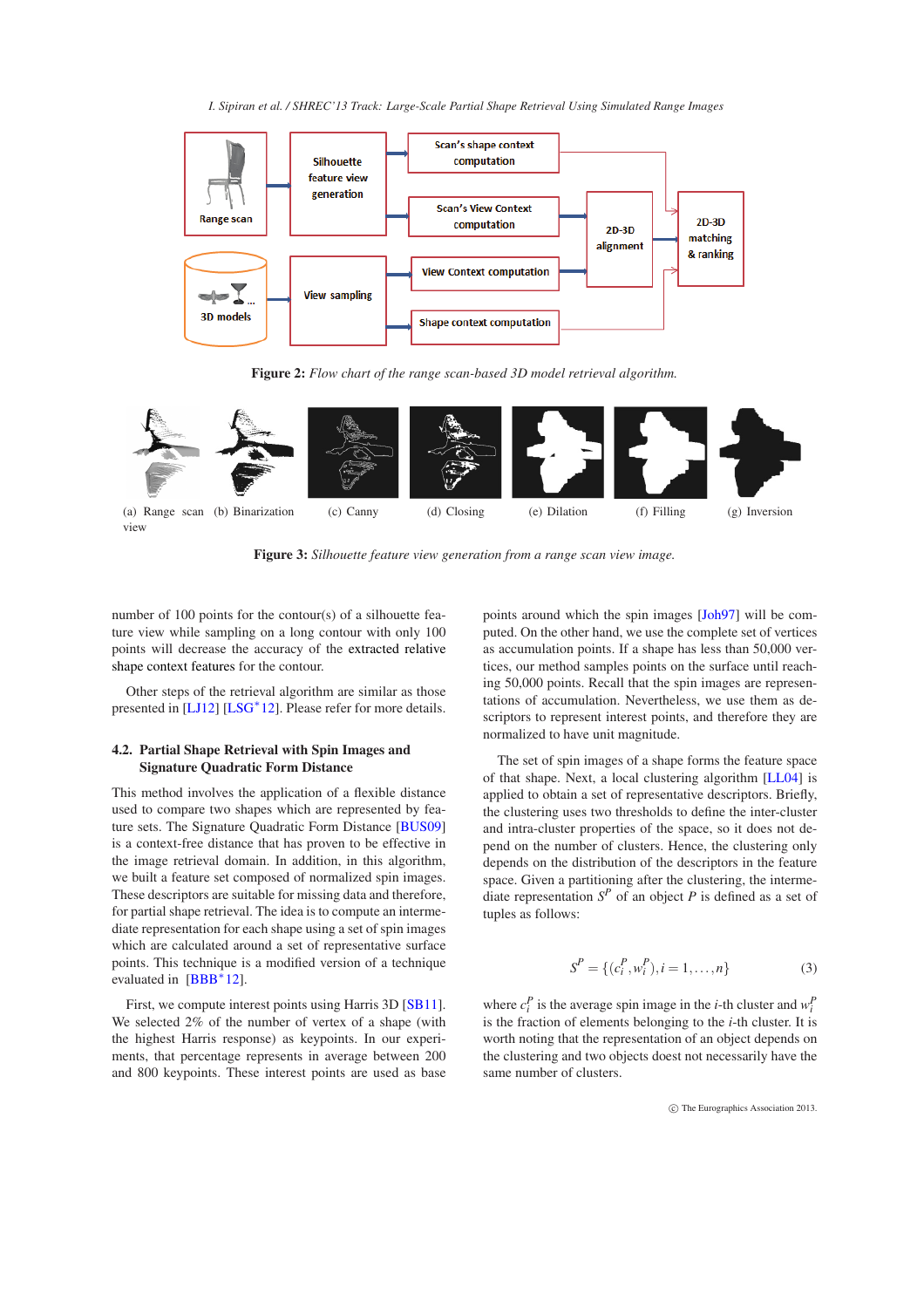<span id="page-4-4"></span>

<span id="page-4-0"></span>**Figure 4:** *Precision-recall plot for the regular version of precision.*

For the experiments, we used the following parameter configuration:

- **Interest point detector**: adaptive neighborhood around a vertex to compute the local support. Two percent of the number of vertex with the highest Harris response is selected as keypoints.
- **Spin Images computation:** Width of spin images  $W =$ 25, support angle  $A_s = \pi$ , and *bin\_size* is set to the mesh resolution. These parameters allow us to compute spin images with a local support (a detailed description of these parameters can be found in [\[BS12\]](#page-5-9)).
- **Clustering**: we use 0.1 and 0.2 as intra-cluster and intercluster thresholds, respectively. The minimum number of elements per cluster was 10.
- **SQFD**: we use *L*<sup>2</sup> as ground distance and a Gaussian function with  $\alpha = 0.9$  for the similarity function.

## **5. Results and Discussions**

In this section, we present the results obtained by the two methods submitted. For clarity of presentation, we divide the analysis into two parts, depending on both the regular and the weighted performance measures.

For the regular measures, Figure [4](#page-4-0) depicts the precisionrecall plot and Table [1](#page-4-1) summarizes the results. From the precision-recall plot, it is possible to note the superior performance of the Li-Lu-Johan method. This can be also evidenced in the performance measures of Table [1.](#page-4-1) On the other hand, it is important to point out the moderate overall performance achieved by both methods. For instance, the best mean query rank (MQR) is above 70 . It means that, in average, one needs to retrieve 70 shapes from the ranking to find the shape that corresponds to the query. This is a good indication of the difficulty of the problem and how challenging the dataset is.

<span id="page-4-1"></span>**Table 1:** *Performance measures*

| <b>Measure</b> | Li-Lu-Johan | <b>Sipiran-Bustos</b> |
|----------------|-------------|-----------------------|
| NΝ             | 0.3444      | 0.3108                |
| FT             | 0.2116      | 0.2043                |
| <b>ST</b>      | 0.1675      | 0.1576                |
| <b>MAP</b>     | 0.2247      | 0.1978                |
| <b>MOR</b>     | 71.9232     | 84.5678               |



<span id="page-4-2"></span>**Figure 5:** *Precision-recall plot for the weighted version of precision.*

The performance difference of the submitted methods can be explained by two reasons. On one hand, the Li-Lu-Johan method obtains a set of 81 views for each model in the target set. Therefore, the probability of similarity between the partial query and a sampled view is high. We believe that this aspect contributes to the effectiveness of this method. On the other hand, regarding the Sipiran-Bustos method, the computation of spin images in partial views could not be as robust as expected. Moreover, many keypoints might be located close to the boundary of a partial query, affecting the computation of the local descriptors. Therefore, the subsequent clustering for obtaining the intermediate representation could not be robust.

**Table 2:** *Performance measures with partiality weight*

<span id="page-4-3"></span>

| <b>Measure</b> | Li-Lu-Johan | <b>Sipiran-Bustos</b> |
|----------------|-------------|-----------------------|
| NΝ             | 0.3399      | 0.3476                |
| FT             | 0.2106      | 0.2086                |
| SТ             | 0.1669      | 0.1334                |
| <b>MAP</b>     | 0.2239      | 0.2034                |
| <b>MOR</b>     | 66.4191     | 61.4216               |

For the weighted measures, Figure [5](#page-4-2) depicts the precisionrecall plot and Table [2](#page-4-3) summarizes the results. Compared to the previous results, the performance difference between the two evaluated methods is smaller. From the precision-recall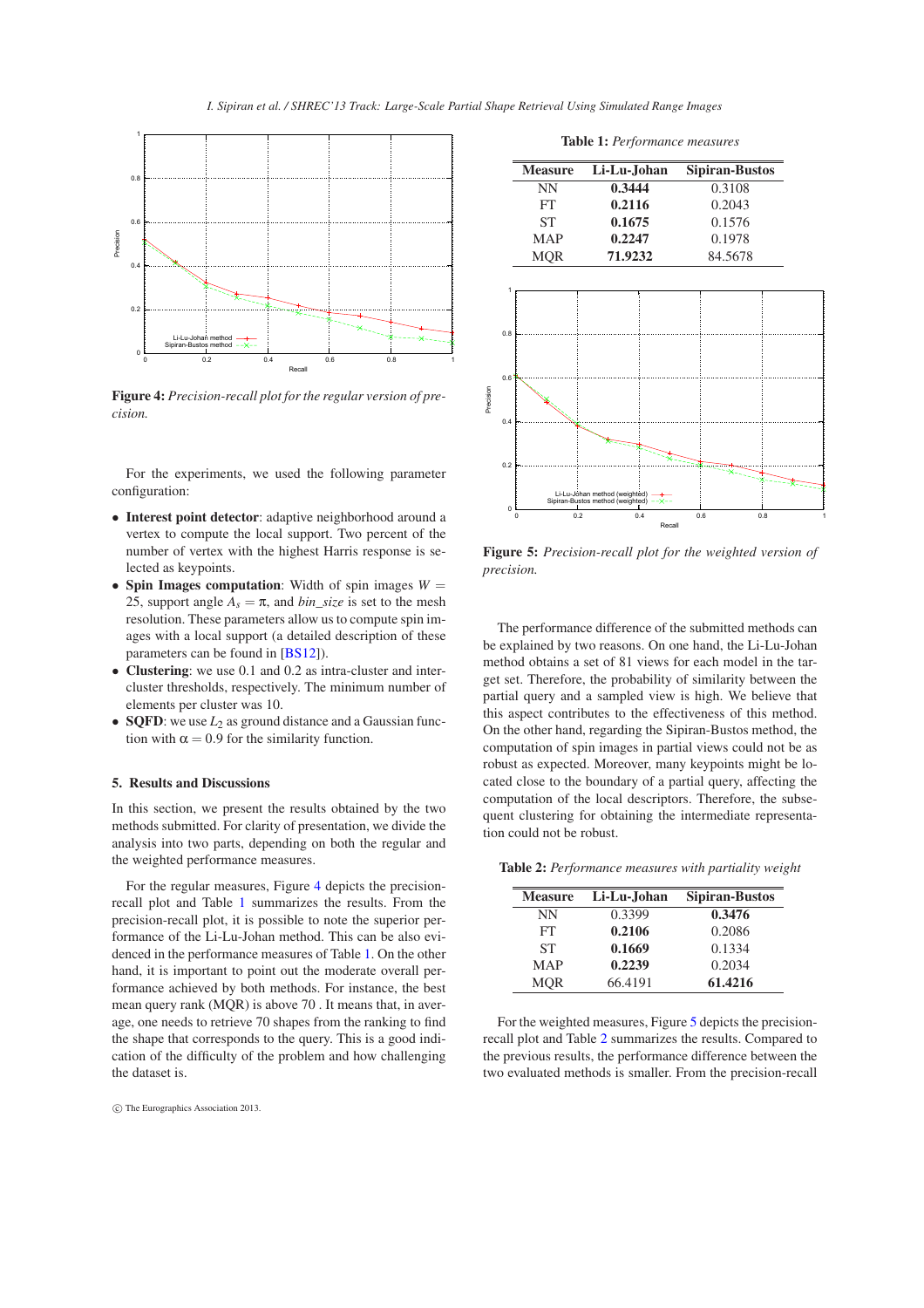plot, it possible to note a similar behavior on both methods with a slight advantage of the Li-Lu-Johan method. This improvement can also be observed in the condensed measures (FT, ST, and MAP) in Table [2.](#page-4-3) However, in these results, the Sipiran-Bustos method is slightly better with respect to the Nearest Neighbor and the Mean Query Rank. This means that the Sipiran-Bustos method is able to obtain a better performance according to these measures for more difficult (in terms of lower partiality) queries.

The previous results unveil an important issue: the robustness against partiality. We believe that the better performance of the Sipiran-Bustos method over the Li-Lu-Johan method in terms of Weighted Mean Query Rank is due to the use of local representations. That is, spin images and the intermediate representation can better deal with partiality in some degree. In contrast, the Li-Lu-Johan approach is more global by construction, and hence when partiality is high, the generated contours would not provide enough information for matching.

To get more insight about the showed performances, we provide a class-by-class evaluation. The complete results can be found in Table [3\(](#page-6-0)regular measures) and Table [4\(](#page-6-1)weighted measures). From Table [3,](#page-6-0) it is worth noting that there are classes more difficult than others. For instance: *Insect*, *Deskphone*, *Biplane*, *Chair* and *Biped*. All these classes share a characteristic: they have a high intra-class variability. It seems this variability is reflected in the partial views generated for the evaluation. Interestingly, regarding the weighted measures (Table [4\)](#page-6-1), the best mean query rank for the aforementioned classes is obtained by the Sipiran-Bustos method. This may be caused by the use of spin images, which are more appropriate to describe the exact geometry of shapes.

#### <span id="page-5-2"></span>**6. Conclusions and Future Work**

In this paper, the track SHREC'2013: Large-Scale Partial Shape Retrieval Using Simulated Range Images is introduced. We presented a new large-scale dataset composed of a set of partial views from a target set of shapes. To the best of our knowledge, this is the first attempt to evaluate partial shape retrieval algorithms in a large-scale scenario. In addition, we introduced a novel weighted performance measures which involves the complexity and difficulty of the queries. Regarding the competition, in summary, ten teams registered but only two teams finished the challenge.

Our results show that the dataset was very challenging. Firstly, the overall performance achieved was moderate which is an indication that the problem is far from being solved. Moreover, in our opinion, the dataset represents a scenario for real-world applications because it was built by simulating the real scanning process. Therefore, it is important to realize this in order to find out the real capabilities of existing algorithms. Secondly, efficiency and robustness issues do matter. Obviously, for large-scale retrieval tasks, it

is necessary to have fast algorithms which are able to deal with imperfections on meshes obtained from real devices. As a consequence, we identify robust partial shape retrieval that is able to scale to large data sets as a promising future research direction. We identify additional interesting future work in the generation of even more realistic retrieval benchmarks. In particular, one may want to control the level of resolution of the acquisition process, or introduce various kinds of data noises. In particular, varying lighting conditions, and reflectance properties that influence the precision degrees of 3D adquisition, may be considered.

#### **Acknowledgments**

This project has been partially funded by CONICYT (Chile) through the Doctoral Scholarship, and FONDECYT (Chile) Project 1110111. The work of Tobias Schreck was supported by EC FP7 STREP Project PRESIOUS, grant no. 600533.

This work of Bo Li, Yijuan Lu and Henry Johan is supported by the Texas State University Research Enhancement Program (REP), Army Research Office grant W911NF-12- 1-0057, and NSF CRI 1058724 to Dr. Yijuan Lu.

## **References**

- <span id="page-5-6"></span>[BBB∗12] BIASOTTI S., BAI X., BUSTOS B., CERRI A., GIORGI D., LI L., MORTARA M., SIPIRAN I., ZHANG S., SPAGNUOLO M.: SHREC'12 Track: Stability on Abstract Shapes. Spagnuolo M., Bronstein M., Bronstein A., Ferreira A., (Eds.), Eurographics Association, pp. 101–107. [4](#page-3-3)
- <span id="page-5-9"></span>[BS12] BUSTOS B., SIPIRAN I.: 3D shape matching for retrieval and recognition. In *3D Imaging, Analysis and Applications*, Pears N., Liu Y., Bunting P., (Eds.). Springer London, 2012, pp. 265– 308. [5](#page-4-4)
- <span id="page-5-5"></span>[BUS09] BEECKS C., UYSAL M. S., SEIDL T.: Signature quadratic form distances for content-based similarity. In *Proceedings of the 17th ACM international conference on Multimedia* (New York, NY, USA, 2009), MM '09, ACM, pp. 697–700. [4](#page-3-3)
- <span id="page-5-0"></span>[DGA∗09] DUTAGACI H., GODIL A., AXENOPOULOS A., DARAS P., FURUYA T., OHBUCHI R.: SHREC'09 Track: Querying with Partial Models. Spagnuolo M., Pratikakis I., Veltkamp R., Theoharis T., (Eds.), Eurographics Association, pp. 69–76. [1,](#page-0-0) [2](#page-1-4)
- <span id="page-5-1"></span>[DGC∗10] DUTAGACI H., GODIL A., CHEUNG C. P., FURUYA T., HILLENBRAND U., OHBUCHI R.: SHREC'10 Track: Range Scan Retrieval. Daoudi M., Schreck T., (Eds.), Eurographics Association, pp. 109–115. [1](#page-0-0)
- <span id="page-5-7"></span>[Joh97] JOHNSON A.: *Spin-Images: A Representation for 3-D Surface Matching*. PhD thesis, Robotics Institute, Carnegie Mellon University, Pittsburgh, PA, August 1997. [4](#page-3-3)
- <span id="page-5-4"></span>[LJ10] LI B., JOHAN H.: View context: a 3D model feature for retrieval. *In: S. Boll et al. (eds.): MMM 2010, LNCS, Springer, Heidelberg 5916* (2010), 185–195. [3](#page-2-2)
- <span id="page-5-3"></span>[LJ12] LI B., JOHAN H.: Sketch-based 3D model retrieval by incorporating 2D-3D alignment. *Multimedia Tools and Applications* (2012), 1–23 (online first version). [3,](#page-2-2) [4](#page-3-3)
- <span id="page-5-8"></span>[LL04] LEOW W. K., LI R.: The analysis and applications of adaptive-binning color histograms. *Comput. Vis. Image Underst. 94* (April 2004), 67–91. [4](#page-3-3)

c The Eurographics Association 2013.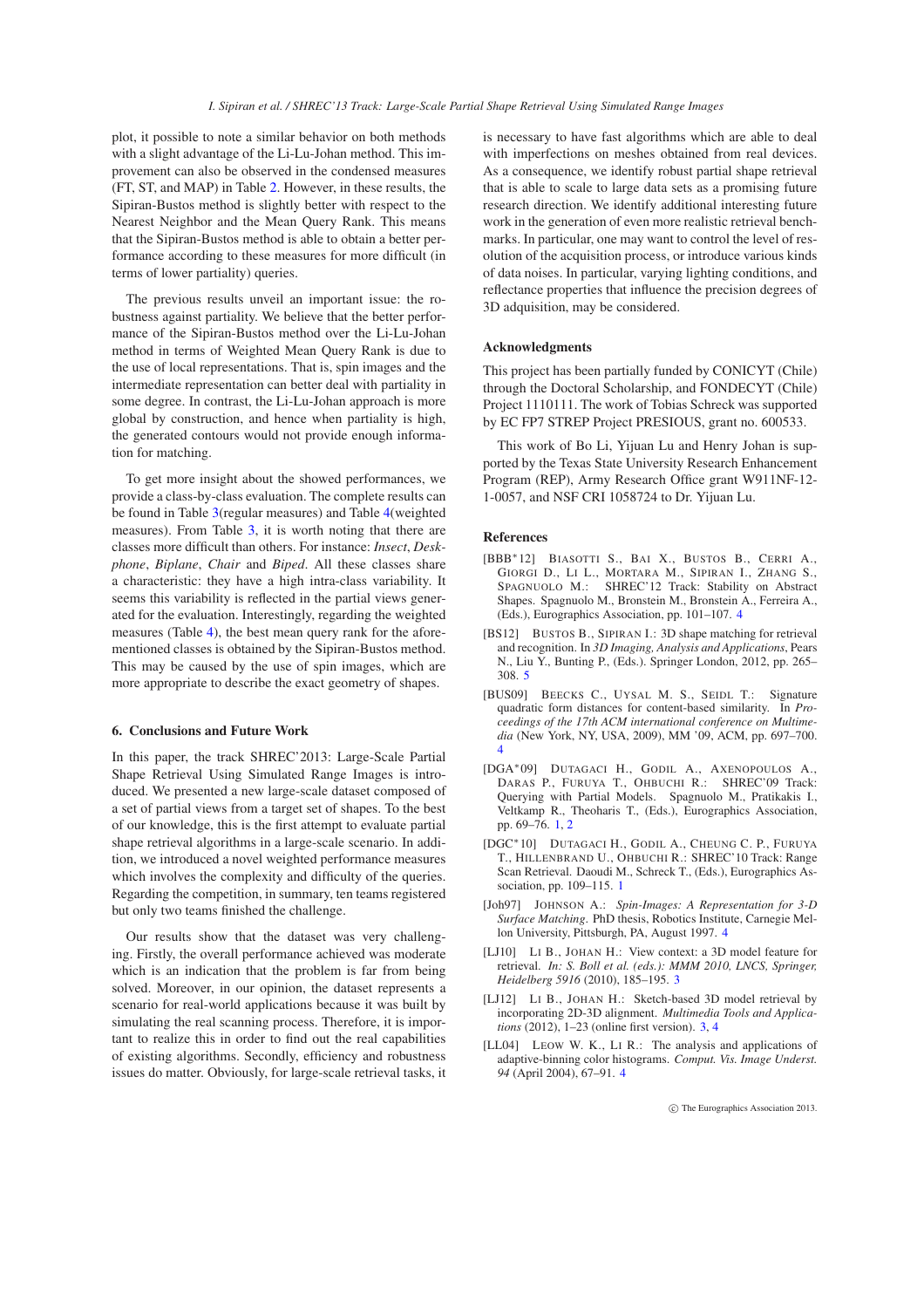*I. Sipiran et al. / SHREC'13 Track: Large-Scale Partial Shape Retrieval Using Simulated Range Images*

| <b>Classes</b>     | Li-Lu-Johan |           |           |            |            | <b>Sipiran-Bustos</b> |           |           |            |            |  |
|--------------------|-------------|-----------|-----------|------------|------------|-----------------------|-----------|-----------|------------|------------|--|
|                    | <b>NN</b>   | <b>FT</b> | <b>ST</b> | <b>MAP</b> | <b>MQR</b> | <b>NN</b>             | <b>FT</b> | <b>ST</b> | <b>MAP</b> | <b>MQR</b> |  |
| <b>Bird</b>        | 0.5000      | 0.2352    | 0.1960    | 0.2555     | 109.8528   | 0.4244                | 0.2134    | 0.1879    | 0.2290     | 129.5433   |  |
| Fish               | 0.4444      | 0.2581    | 0.2107    | 0.2612     | 74.4972    | 0.4236                | 0.2498    | 0.2078    | 0.2374     | 88.1598    |  |
| <b>Insect</b>      | 0.2777      | 0.2058    | 0.1813    | 0.2036     | 182.4472   | 0.2559                | 0.2036    | 0.1810    | 0.2010     | 199.9017   |  |
| <b>Biped</b>       | 0.2778      | 0.2091    | 0.1797    | 0.2101     | 48.1611    | 0.2438                | 0.1994    | 0.1596    | 0.1970     | 63.1798    |  |
| Quadruped          | 0.4444      | 0.1862    | 0.1421    | 0.2076     | 22.3000    | 0.4242                | 0.1844    | 0.1568    | 0.1834     | 26.6587    |  |
| <b>Bottle</b>      | 0.3888      | 0.3235    | 0.2401    | 0.3323     | 38.7194    | 0.3333                | 0.3028    | 0.2390    | 0.3333     | 49.8742    |  |
| Cup                | 0.3333      | 0.1732    | 0.1437    | 0.2091     | 30.3917    | 0.3333                | 0.1698    | 0.1410    | 0.1798     | 31.9878    |  |
| <b>Mug</b>         | 0.3333      | 0.2777    | 0.2091    | 0.2507     | 74.6778    | 0.2888                | 0.2777    | 0.1879    | 0.2278     | 82.3512    |  |
| Floorlamp          | 0.3888      | 0.1732    | 0.1421    | 0.1998     | 37.7417    | 0.3333                | 0.1708    | 0.1390    | 0.1698     | 59.1330    |  |
| <b>Desklamp</b>    | 0.3888      | 0.2712    | 0.2042    | 0.2621     | 58.5861    | 0.3444                | 0.2346    | 0.1978    | 0.2345     | 78.5694    |  |
| <b>Cellphone</b>   | 0.2777      | 0.1176    | 0.1127    | 0.1336     | 82.2028    | 0.2554                | 0.1078    | 0.1096    | 0.1074     | 99.1261    |  |
| <b>Deskphone</b>   | 0.1666      | 0.2287    | 0.1732    | 0.2149     | 75.2194    | 0.1557                | 0.2190    | 0.1558    | 0.2090     | 91.9016    |  |
| <b>Bed</b>         | 0.4444      | 0.1895    | 0.1437    | 0.2187     | 78.0750    | 0.4242                | 0.1834    | 0.1398    | 0.1836     | 84.8956    |  |
| Chair              | 0.2777      | 0.2450    | 0.1895    | 0.2570     | 47.1000    | 0.2334                | 0.2356    | 0.1844    | 0.2340     | 56.4523    |  |
| <b>Wheel Chair</b> | 0.3888      | 0.2156    | 0.1650    | 0.2328     | 79.1250    | 0.3777                | 0.2134    | 0.1644    | 0.2190     | 83.0451    |  |
| Sofa               | 0.3333      | 0.3006    | 0.2418    | 0.3231     | 66.8528    | 0.3111                | 0.3000    | 0.2246    | 0.2890     | 78.4589    |  |
| <b>Biplane</b>     | 0.1667      | 0.1437    | 0.1323    | 0.1728     | 42.0861    | 0.1555                | 0.1390    | 0.1290    | 0.1568     | 52.7812    |  |
| <b>Monoplane</b>   | 0.2778      | 0.1732    | 0.1323    | 0.1851     | 54.5889    | 0.2334                | 0.1698    | 0.1178    | 0.1567     | 57.4475    |  |
| Car                | 0.2777      | 0.2189    | 0.1552    | 0.2217     | 52.0389    | 0.2532                | 0.2098    | 0.1498    | 0.2034     | 68.8908    |  |
| <b>Bicycle</b>     | 0.2778      | 0.1993    | 0.1372    | 0.1977     | 183.8000   | 0.2667                | 0.1890    | 0.1276    | 0.1670     | 208.9990   |  |

<span id="page-6-0"></span>**Table 3:** *Performance measures by classes*

<span id="page-6-1"></span>**Table 4:** *Performance measures by classes (with partiality weight)*

| <b>Classes</b>                   | Li-Lu-Johan |           |           |            |            | <b>Sipiran-Bustos</b> |           |           |            |            |  |
|----------------------------------|-------------|-----------|-----------|------------|------------|-----------------------|-----------|-----------|------------|------------|--|
|                                  | <b>NN</b>   | <b>FT</b> | <b>ST</b> | <b>MAP</b> | <b>MQR</b> | <b>NN</b>             | <b>FT</b> | <b>ST</b> | <b>MAP</b> | <b>MQR</b> |  |
| <b>Bird</b>                      | 0.4980      | 0.2379    | 0.1978    | 0.2564     | 106.3946   | 0.4790                | 0.2264    | 0.1676    | 0.2408     | 92.1018    |  |
| Fish                             | 0.4390      | 0.2605    | 0.2129    | 0.2630     | 76.9117    | 0.4456                | 0.2610    | 0.1812    | 0.2142     | 81.7612    |  |
| <b>Insect</b>                    | 0.2805      | 0.2076    | 0.1826    | 0.2050     | 184.9242   | 0.3412                | 0.1879    | 0.1579    | 0.2130     | 112.5624   |  |
| <b>Biped</b>                     | 0.2787      | 0.2090    | 0.1799    | 0.2099     | 45.5872    | 0.2872                | 0.2008    | 0.1546    | 0.2014     | 42.1286    |  |
| Quadruped                        | 0.4309      | 0.1826    | 0.1396    | 0.2035     | 21.5022    | 0.4278                | 0.1798    | 0.1009    | 0.1793     | 28.0162    |  |
| <b>Bottle</b>                    | 0.3932      | 0.3296    | 0.2424    | 0.3382     | 37.3169    | 0.4034                | 0.3210    | 0.1810    | 0.3017     | 42.9774    |  |
| Cup                              | 0.3364      | 0.1741    | 0.1452    | 0.2097     | 27.8949    | 0.3566                | 0.1682    | 0.1368    | 0.1898     | 33.3401    |  |
| <b>Mug</b>                       | 0.3214      | 0.2758    | 0.2068    | 0.2481     | 73.9032    | 0.3334                | 0.2576    | 0.1689    | 0.2152     | 68.8716    |  |
| Floorlamp                        | 0.3824      | 0.1731    | 0.1421    | 0.1995     | 36.3119    | 0.4498                | 0.1561    | 0.1273    | 0.1918     | 44.4002    |  |
| <b>Desklamp</b>                  | 0.3847      | 0.2693    | 0.2034    | 0.2599     | 43.4686    | 0.3834                | 0.2708    | 0.1545    | 0.2290     | 38.1982    |  |
| $\overline{\mathbf{C}}$ ellphone | 0.2775      | 0.1207    | 0.1150    | 0.1364     | 47.8120    | 0.2569                | 0.1212    | 0.0698    | 0.1236     | 45.9102    |  |
| <b>Deskphone</b>                 | 0.1742      | 0.2319    | 0.1755    | 0.2182     | 51.1168    | 0.1590                | 0.2137    | 0.1278    | 0.2232     | 54.1329    |  |
| <b>Bed</b>                       | 0.4424      | 0.1885    | 0.1429    | 0.2174     | 48.8286    | 0.4574                | 0.1754    | 0.1264    | 0.1896     | 56.1891    |  |
| <b>Chair</b>                     | 0.2737      | 0.2461    | 0.1897    | 0.2570     | 41.4864    | 0.2654                | 0.2186    | 0.1614    | 0.2276     | 35.8271    |  |
| <b>Wheel Chair</b>               | 0.3785      | 0.2129    | 0.1641    | 0.2301     | 80.0715    | 0.4047                | 0.2108    | 0.1152    | 0.1987     | 73.3261    |  |
| Sofa                             | 0.3391      | 0.3035    | 0.2435    | 0.3268     | 54.5544    | 0.3118                | 0.2987    | 0.2076    | 0.3068     | 67.8172    |  |
| <b>Biplane</b>                   | 0.1715      | 0.1460    | 0.1335    | 0.1747     | 56.2540    | 0.2038                | 0.1353    | 0.1002    | 0.1464     | 58.1901    |  |
| <b>Monoplane</b>                 | 0.2791      | 0.1765    | 0.1354    | 0.1884     | 46.2011    | 0.2865                | 0.1560    | 0.0907    | 0.1690     | 42.8102    |  |
| Car                              | 0.2722      | 0.2169    | 0.1541    | 0.2192     | 35.8748    | 0.2567                | 0.2153    | 0.1249    | 0.2092     | 29.5642    |  |
| <b>Bicycle</b>                   | 0.2837      | 0.2010    | 0.1383    | 0.2006     | 204.2598   | 0.3081                | 0.2002    | 0.1090    | 0.1920     | 187.4510   |  |

c The Eurographics Association 2013.